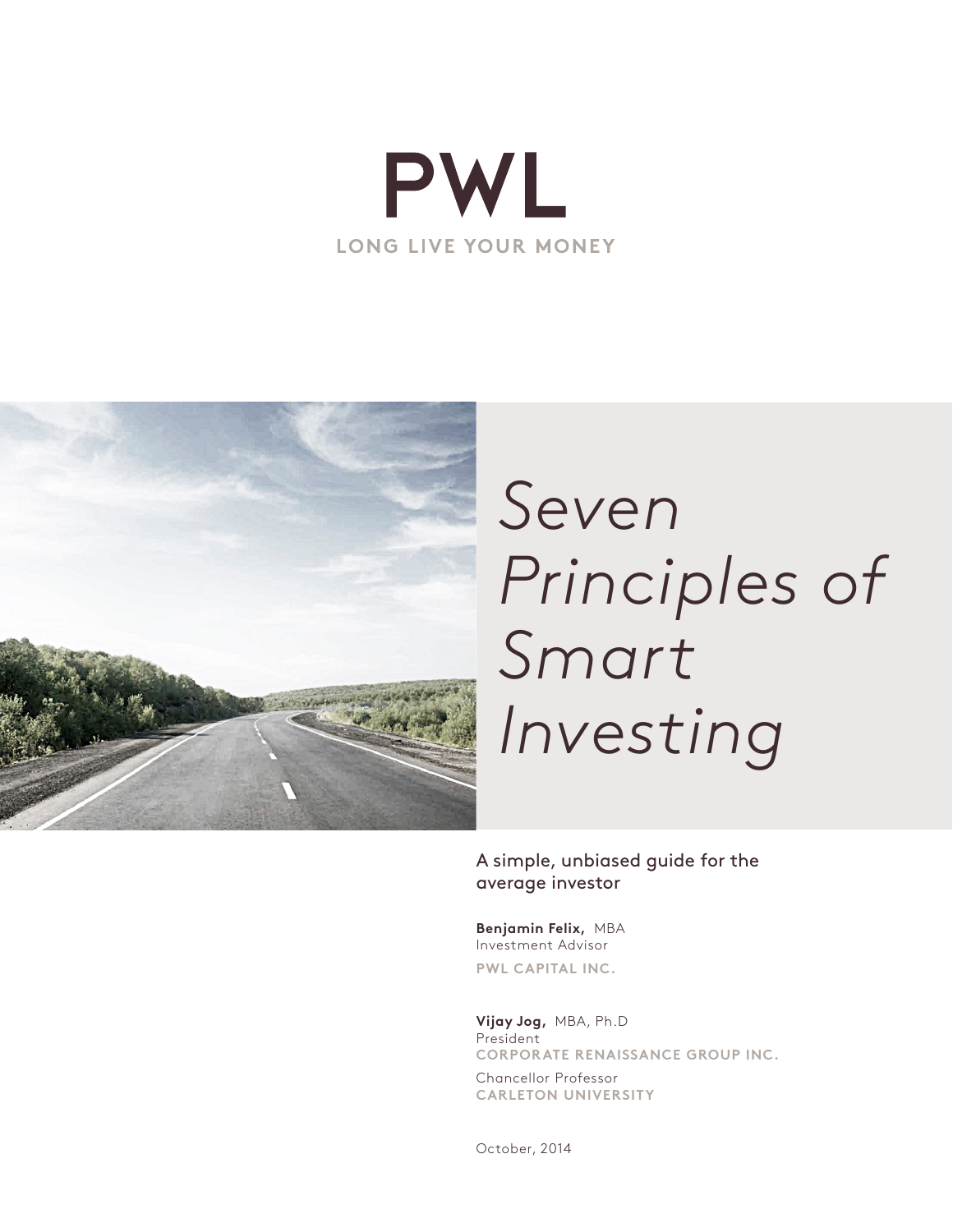This report was written by Benjamin Felix, PWL Capital Inc. and Vijay Jog, Corporate Renaissance Group Inc. & Carleton University. The ideas, opinions, and recommendations contained in this document are those of the authors and do not necessarily represent the views of PWL Capital Inc.

© PWL Capital Inc.

All rights reserved. No part of this publication may be reproduced without prior written approval of the author and/or PWL Capital and Corporate Renaissance Group Inc. & Carleton University. PWL Capital and Corporate Renaissance Group Inc. & Carleton University would appreciate receiving a copy of any publication or material that uses this document as a source. Please cite this document as:

Benjamin Felix, *Investment Advisor*, PWL Capital Inc. and Vijay Jog, President, Corporate Renaissance Group Inc. and Chancellor Professor, Carleton University *"Seven Principles of Smart Investing: A simple, unbiased guide for the average investor"* 

For more information about this or other publications from PWL Capital, contact:

265 Carling Ave., Suite 401,Ottawa, Ontario K1S 2E1 Tel 613 237-5544 • 1-800 230-5544 Fax 613 237-5949

[ottawa@pwlcapital.com](mailto:ottawa@pwlcapital.com)



This document is published by PWL Capital Inc. for your information only. Information on which this document is based is available on request. Particular investments or trading strategies should be evaluated relative to each individual's objectives, in consultation with the Investment Advisor. Opinions of PWL Capital constitute its judgment as of the date of this publication, are subject to change without notice and are provided in good faith but without responsibility for any errors or omissions contained herein. This document is supplied on the basis and understanding that neither PWL Capital Inc. nor its employees, agents or information suppliers is to be under any responsibility of liability whatsoever in respect thereof.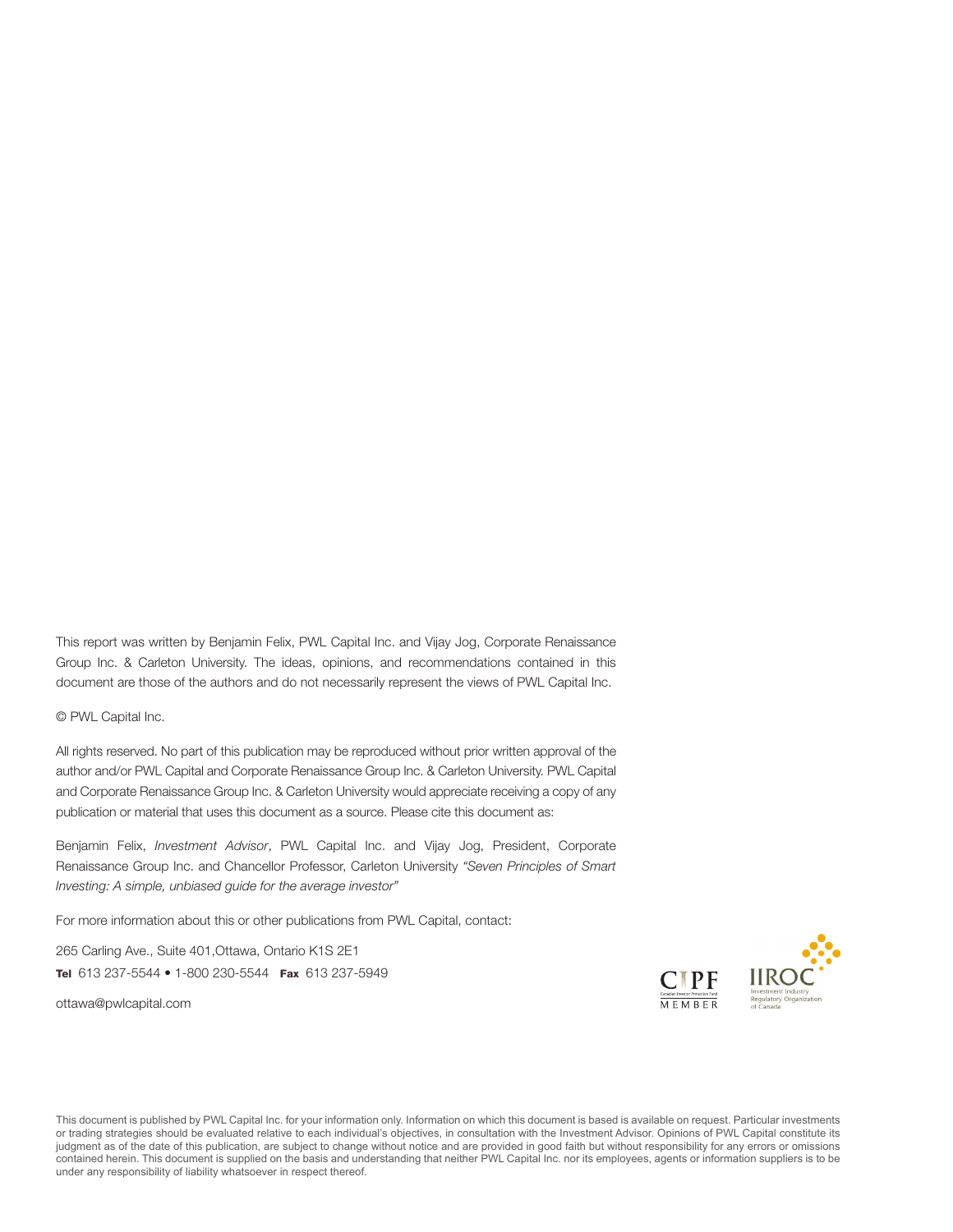## **Seven Principles of Smart Investing**

Making smarter investment choices is one of the key elements in building up adequate retirement savings<sup>1</sup>. People are constantly inundated with sales pitches for investment opportunities from banks, insurance companies, and their friends and relatives. For an individual with limited investment knowledge, this can be intimidating. The natural inclination is to seek advice from a professional investment advisor, however, many investment advisors may be motivated to recommend the investment vehicles that will pay them the highest commission. In this environment, it is wise for individual investors to have a basic knowledge of investments. This paper aims to provide seven fundamental principles that should lead to smarter investment decisions.

## *1. Ignore 'hot' investment tips*

Investments are inherently risky; some have lower risk, others have higher risk. It is socially common for co-workers, friends, or relatives to announce that they have the inside scoop on an investment opportunity that is going to have a high return, if it is acted on immediately. To compound this, people tend to discuss their winning stock picks publicly, but do not readily disclose their losers. The media often provides flashy investment advice that may not be right for a vast majority of investors, while sensationalizing world events in the context of stock markets. There are constant psychological triggers to buy and sell securities without adequate knowledge built into everyday life, and acting on these triggers can be the single biggest threat to the long-term financial health of an investor.

Conclusion: Acting immediately on information from friends, family, and the media may lead to a bad investment experience.

## *2. Have a basic knowledge of investment vehicles*

There are many ways for individuals to invest their savings in financial markets. The most common ways to invest include stocks and bonds, mutual funds, and exchange traded funds (ETFs).

Individual stocks and bonds are inherently risky investments requiring in-depth knowledge of the underlying company being considered. It is highly unlikely that individual investors will have the time, background, or resources to conduct the necessary analysis on enough companies to build a portfolio that is positioned to outperform a passive investment in a benchmark index – even professional money managers have trouble achieving this consistently2 . An alternative is to invest in a basket of stocks and bonds in such a way that diversifies away the risk associated with any individual company. The exact number of securities that it takes to build an optimally well-diversified portfolio is up for debate, but it is safe to say that buying a handful of stocks and hoping for the best is not ideal.

Mutual funds are vehicles that allow investors to obtain a well-diversified portfolio through a pre-packaged product. For this service, investors pay a fee to the mutual fund company, referred to as management expense ratio (MER). The MER pays for the fund's manager and other expenses. Many mutual fund companies claim that their managers have special predictive insights and the ability to find stocks that are poised to increase in price more than their peers. These actively managed funds have significantly higher fees than a mutual fund that simply buys all of the stocks in an index, called an index mutual fund, or index fund. The high fees paid to actively managed mutual funds could be warranted if they produced superior performance, but an overwhelming amount of evidence shows that superior long-term performance is not likely<sup>3</sup>. Currently, 98.5% of the assets invested in Canadian domiciled mutual funds are invested in actively managed mutual funds<sup>4</sup>.

ETFs, like index mutual funds, invest passively in an index. ETFs tend to have much lower fees than mutual funds due to their underlying structure, while still allowing investors to invest in a well-diversified basket of securities.



<sup>1</sup> Vijay Jog, "Investment Performance and Costs of Pension and other retirement Savings Funds in Canada: Implications on Wealth Accumulation and Retirement," *Department of Finance Canada, 2009*

<sup>2</sup> Mark Carhart, "On Persistence in Mutual-fund Performance," *Journal of Finance*, March 1997

<sup>3</sup> Aye M. Soe, "The Persistence Scorecard," *S&P Dow Jones Indices*, June 2014

<sup>4</sup> Investor Economics, August 2014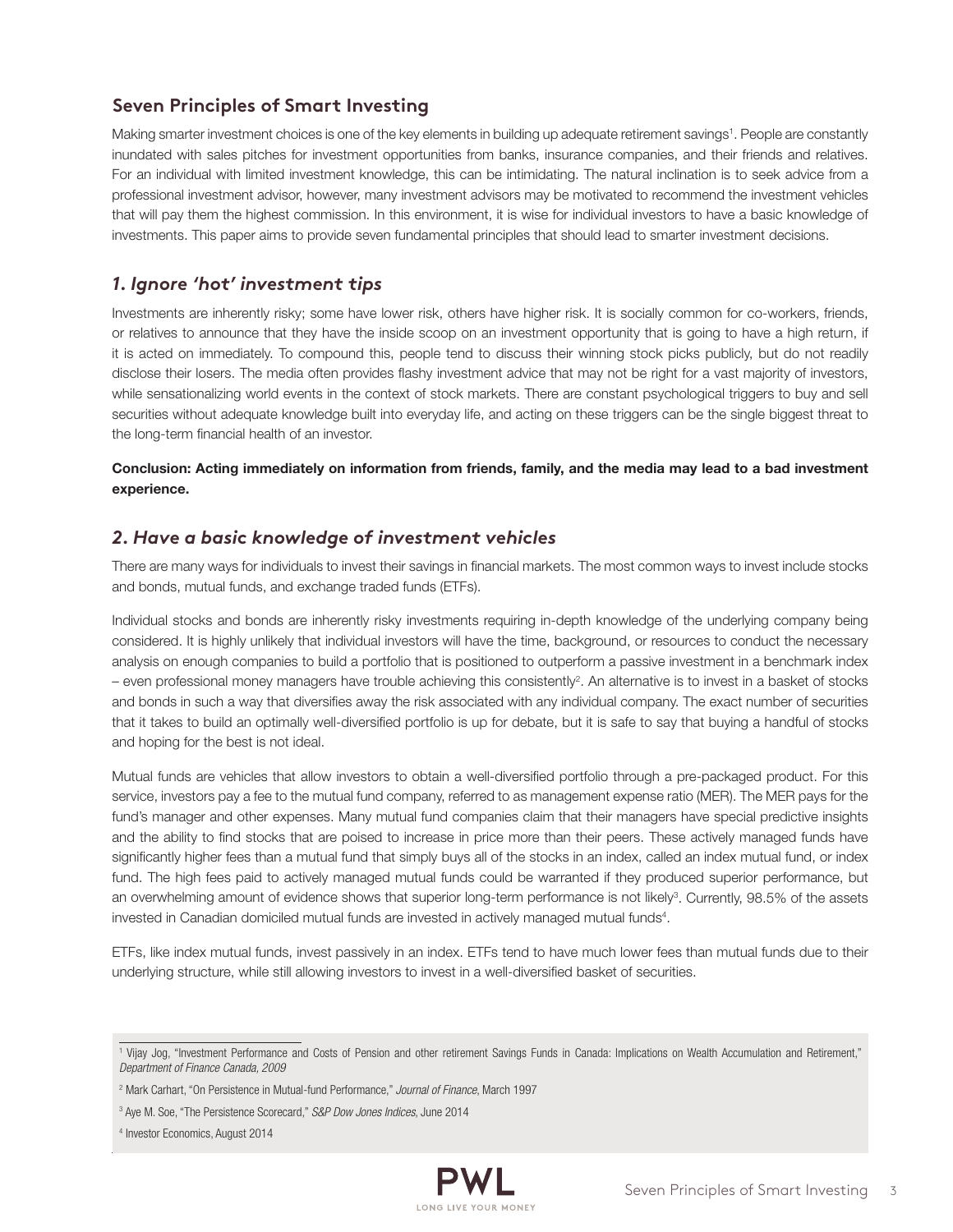Conclusion: It is not practical for the average investor to build a well-diversified portfolio using individual stocks and bonds. There is sufficient empirical evidence to show that actively managed mutual funds, on average, do not show any superior performance over index mutual funds. Investors are likely better off investing in index ETFs or low cost index mutual funds.

## *3. Understand the risk-return trade-off*

Most investors build their portfolio using some mix of stocks and bonds; this is known as their asset mix. Stocks tend to be riskier than bonds, as measured by the standard deviation of their returns. Riskier investments must have higher expected returns to attract investors, and it follows that stocks must have higher expected returns than bonds.

In a recent white paper, PWL's Raymond Kerzerho and Dan Bortolotti used historical data and current market expectations to demonstrate the expected returns for portfolios with various mixes of stocks and bonds. The results demonstrate the relationship between risk and return – portfolios with higher expected returns also have a higher expected standard deviation. Statistically, it can be expected that in 65% of trials, the returns of a portfolio will fall within one standard deviation of the average return; in 95% of trials, the portfolio returns will fall within two standard deviations of the average return.

| <b>ASSET MIX (EQUITY/BOND)</b> | <b>ANNUAL AVERAGE RETURN</b> | <b>STANDARD DEVIATION</b> |
|--------------------------------|------------------------------|---------------------------|
| 0%/100%                        | 3.7%                         | 4.0%                      |
| 10%/90%                        | 4.1%                         | 3.8%                      |
| 20%/80%                        | 4.5%                         | 4 በ%                      |
| 30%/70%                        | 4.8%                         | 4.7%                      |
| 40%/60%                        | $5.1\%$                      | 5.6%                      |
| 50%/50%                        | 5.5%                         | 6.6%                      |
| 60%/40%                        | 5.8%                         | 7.8%                      |
| 70%/30%                        | 6.2%                         | 9 N%                      |
| 80%/20%<br>                    | 6.5%                         | 10.3%                     |
| 90%/10%                        | 6.9%                         | 11.5%                     |
| 100%/0%                        | 7.2%                         | 12.8%                     |

Source: PWL Capital Inc.

To ensure a desirable risk-return expectation, investors must decide how much volatility they are willing to bear, while understanding that less volatility means lower long-term expected returns. Selecting the right asset mix is one of the keys to sticking with an investment plan.

Conclusion: Higher returns are associated with higher risk, as measured by standard deviation. Investors need to understand, and be comfortable with, the risk and return expectations of their portfolio.

## *4. Know your time horizon*

In a given year, the return on a portfolio has a 95% chance of being within two standard deviations of the expected average return. As an example, the one year return on a 60% equity, 40% fixed income portfolio could be expected to fall between -9.8% and 21.4%. If an investor has a one year time horizon, this wide range of returns is not likely to be suitable. As the investor's time horizon gets longer, it becomes more likely that the realized average return on the portfolio will be close to the expected average return. Investors can have different time horizons for various investment goals, but the funds associated with each goal must be invested appropriately to achieve a successful investment experience. In his book, Playing the Winner's Game, Larry Swedroe outlines some suggested asset mixes based on investment time horizon.

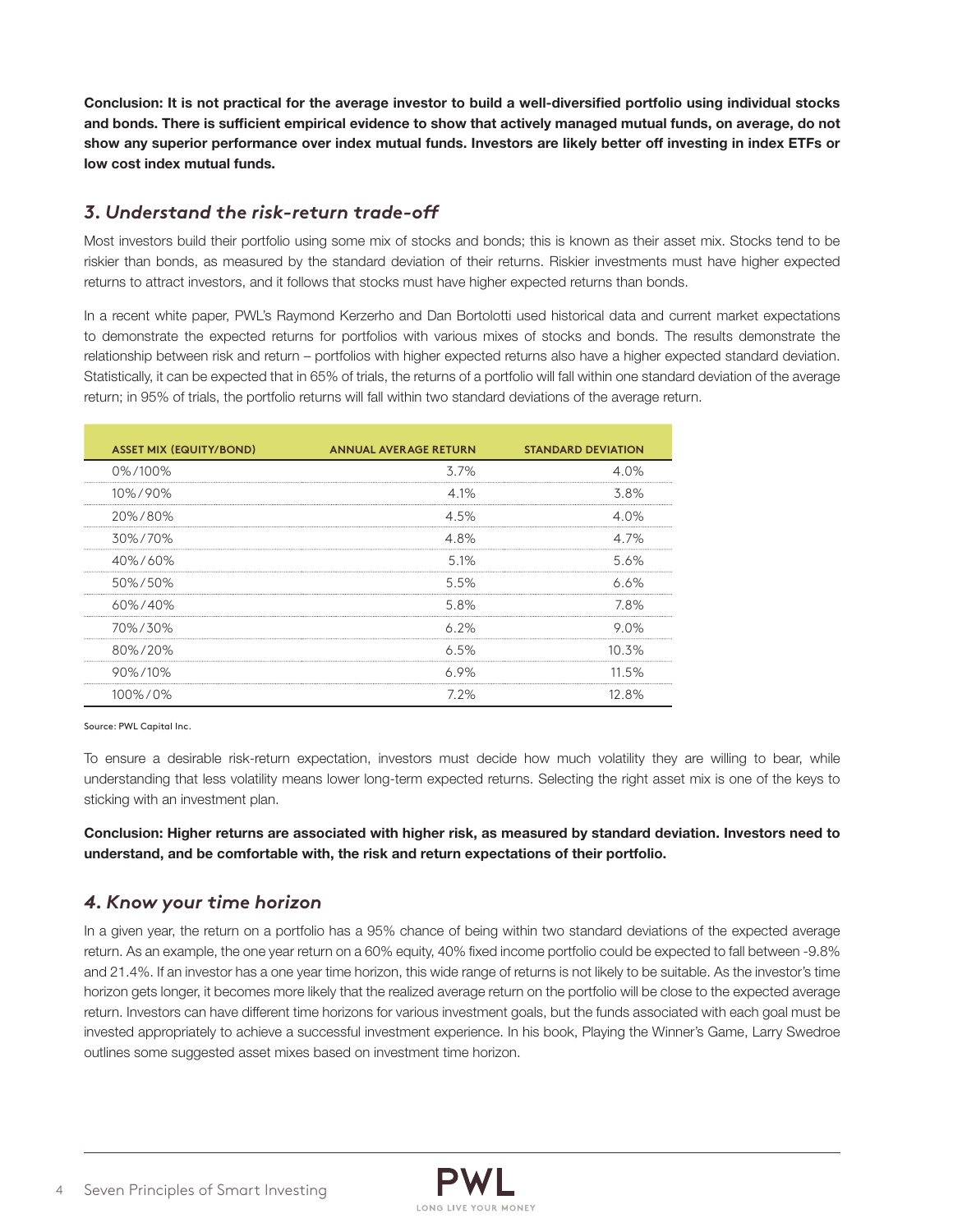| <b>INVESTMENT HORIZON</b> | <b>MAXIMUM STOCK ALLOCATION</b> |
|---------------------------|---------------------------------|
| 0-3 years                 | 0%                              |
| 4 years                   | 10%                             |
| 5 years                   | 20%                             |
| 6 years                   | 30%                             |
| 7 years                   | 40%                             |
| 8 years                   | 50%                             |
| 9 years                   | 60%                             |
| 10 years                  | 70%                             |
| 11-14 years               | 80%                             |
| 15-19 years               | 90%                             |
| $20+years$                | 100%                            |

Source: Larry E. Swedroe, "Playing the Winner's Game," *McGraw Hill Education*, 2013

Conclusion: A long time horizon gives investors the ability to withstand the short-term volatility that accompanies the higher expected returns of stocks. A short time horizon means that less risky investments must be chosen to avoid realizing losses.

#### *5. Focus on time in the market, not timing the market*

Timing the market is the action of timing buy and sell decisions in an attempt to gain additional profits by *buying low and selling high*. Data for US mutual fund cash flows and global equity returns from the Investment Company Institute shows how investors tend to fare at market timing; when markets were doing well, investors were pouring money into equity mutual funds, and when markets were doing poorly they were selling. This buying high and selling low behaviour is driven by the fear and greed that underlie investor psychology. These actions have extremely negative effects on the performance of a portfolio.



\*\*Total return on equities is measured as the year-over-year percent change in the MSCI All Country World Daily Total Return Index.

Source: Data from the 2014 Investment Company Fact Book [\(www.icifactbook.org\)](http://www.icifactbook.org/). For the most up-to-date figures about the fund industry, please visit [www.icifactbook.org](http://www.icifactbook.org/) or [www.ici.org/research/stats.](http://www.ici.org/research/stats)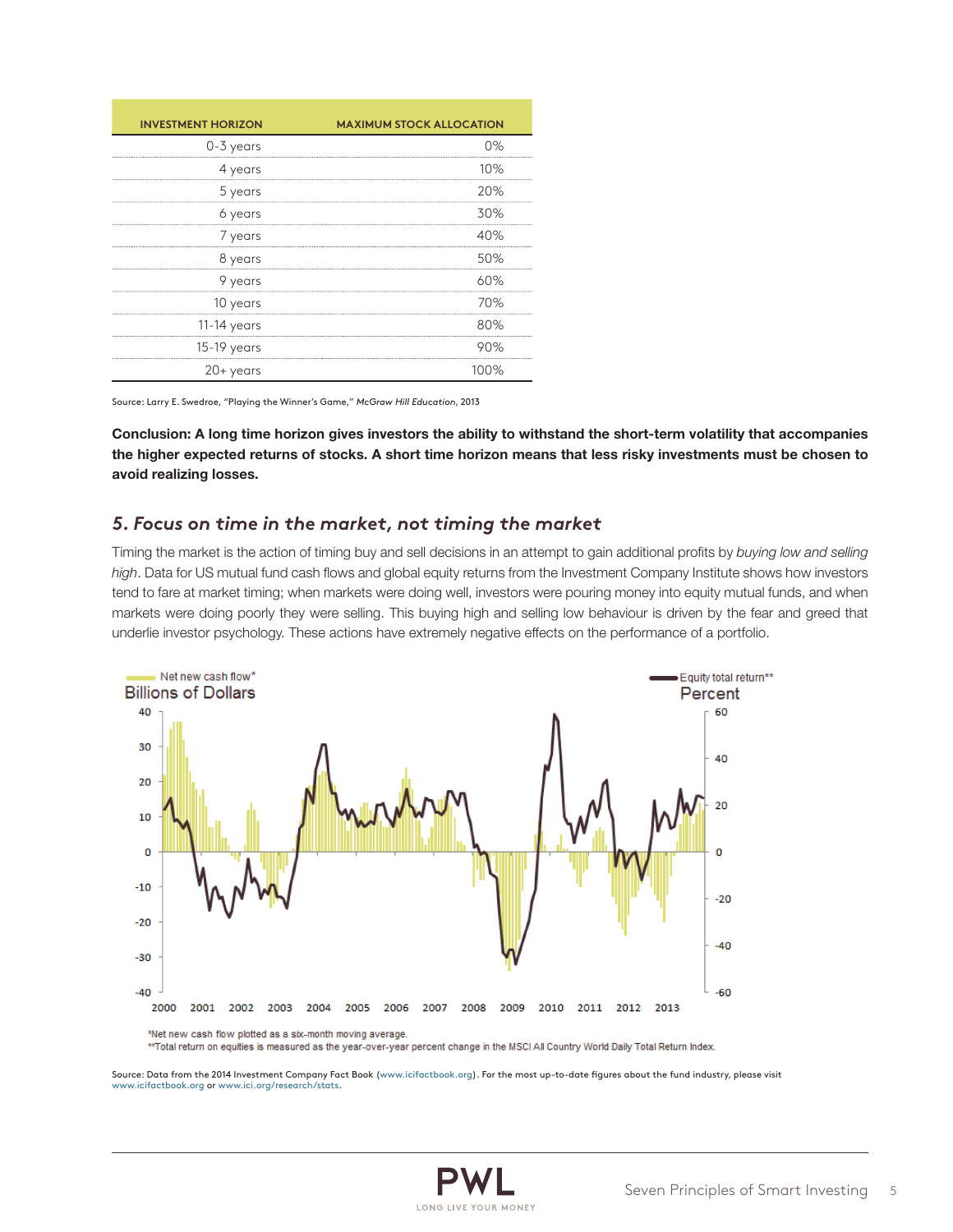A simple solution to avoid market timing impulses is dollar-cost averaging, systematically investing the same amount each month. This method of entering the market alleviates the stress associated with market timing, and suits investors with a fixed amount available to invest each month.

Some investors may have a large lump sum to invest from a settlement, prize, or inheritance. Research from the Vanguard Group has shown that approximately two-thirds of the time, lump sum investing has resulted in superior risk-adjusted performance as compared to dollar-cost averaging<sup>5</sup>. Based on this research, if an investor is comfortable with their asset mix and its risk and return characteristics, it is statistically prudent to invest the full lump sum immediately. If the investor is more concerned about protecting against short-term losses and feelings of regret, then dollar-cost averaging is appropriate.

Conclusion: The simplest solution for investors to avoid market timing is to invest the same amount every week, month, or quarter without worrying about the short term movement of the market. When lump sum investing is deemed appropriate, the investor must be comfortable with the risk/return characteristics of their portfolio.

## *6. Be wary of high investing costs*

If an investor decides to invest in an actively managed mutual fund, they are subject to management fees, which are especially high in Canada<sup>6</sup>. The fees, typically in the range of 1.5 to 2.5% of the account value on an annual basis, have a significant impact on wealth accumulation7 . This can be best illustrated with an example. Assume that both an active mutual fund (2% annual fee) and a passive ETF (0.5% annual fee) generate the same long-term investment return, less their fees. If the market produces an assumed rate of return of 5% over 25 years, and an investor invests \$10,000 each year in an RRSP, the value of the savings invested in the active mutual fund would be \$364,593, whereas the value of the passive ETF investment would be \$445,652. This is a difference of \$81,059, or 18%, in favor of the low cost passive investment.

Understanding the costs associated with investments is not always easy due to the common lack of full disclosure at the time of sale. Starting in July 2016, the Ontario Securities Commission will require registered firms to disclose all charges incurred by the client and all other compensation received by the registered firm that relates to the client's account. Currently, it is not a requirement for the firm recommending investments to tell investors what they will be paying in overall fees. It is wise for an investor to ask that all the fees be disclosed in writing before engaging financial advice from a professional.

Conclusion: Costs can have a dramatic effect on wealth accumulation. Ask for all possible fees to be disclosed when working with a professional, and look for investments with low upfront and ongoing costs.

## *7. Utilize tax advantaged accounts*

In Canada, we have a handful of tax advantaged accounts that can be used to hold qualified investments. The various accounts have different purposes, but both large and small investors can benefit from using them. For a long term investor planning for retirement, two of the most useful account types are the Registered Retirement Savings Plan (RRSP), and the Tax Free Savings Account (TFSA).

Contributions to the RRSP are deducted from taxable income in the year that they are made, in most cases resulting in a tax refund. Investment growth and income build inside the RRSP tax free, and any withdrawals are taxed as income in the year that they are withdrawn. The idea is that investors will contribute when they are in a high tax bracket, and withdraw when they are in a lower tax bracket. RRSP room builds based on 18% of the previous year's earned income and can be carried forward indefinitely.

For the TFSA, there is no deduction from taxable income when money is added to it, and there is no tax payable on withdrawals.

<sup>7</sup> Kenneth French, "The Cost of Active Investing," *Dartmouth College - Tuck School of Business; National Bureau of Economic Research*, April 2008



<sup>5</sup> Anatoly Shtekhman, Christos Tasopoulos, Brian Wimmer, "Dollar-cost averaging just means taking risk later," *Vanguard*, July 2012

<sup>6</sup> Benjamin N. Alpert, John Rekenthaler, "Global Fund Investor Experience 2011," *Morningstar*, March 2011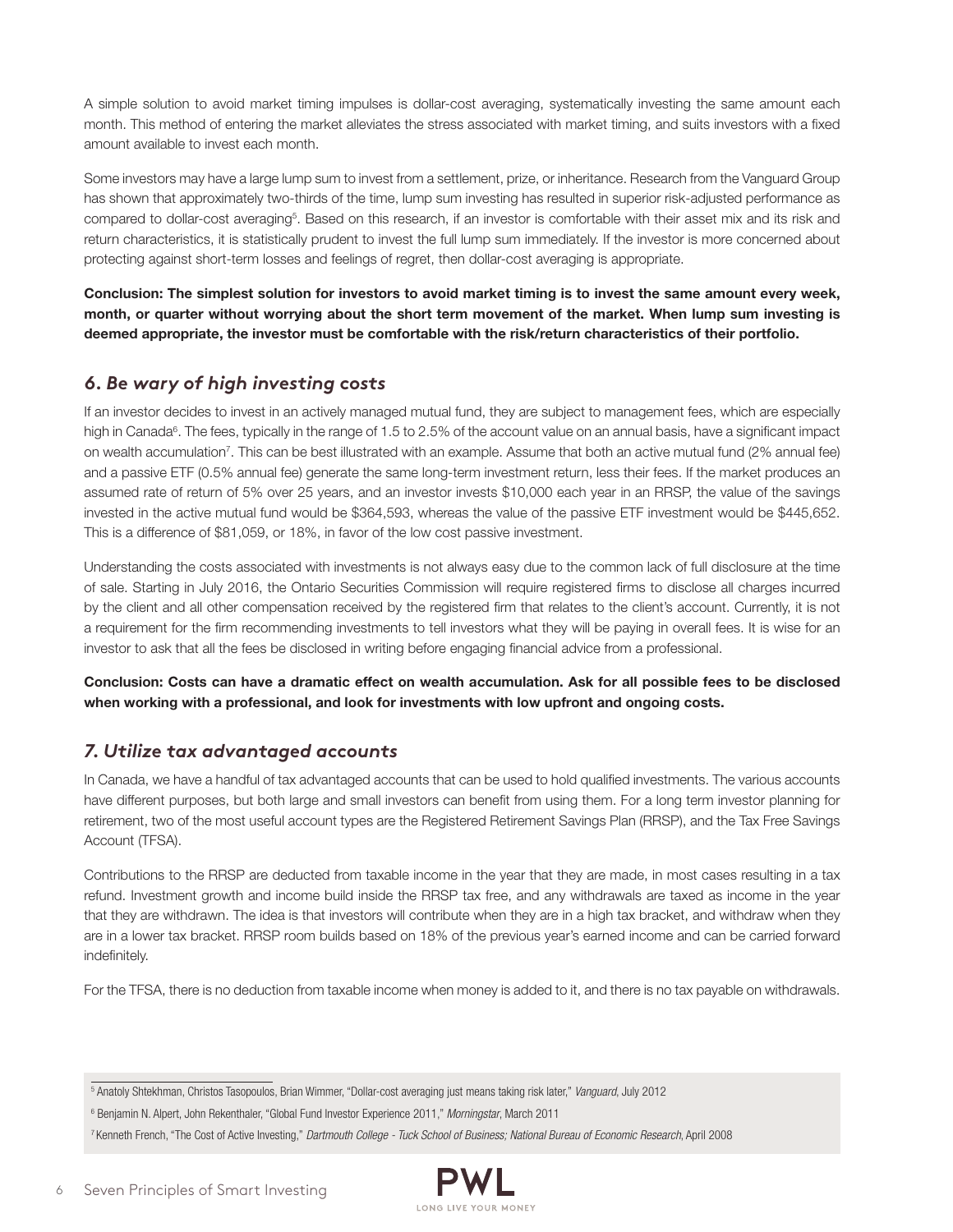Like the RRSP, investment income and growth build tax free. Every Canadian resident starts building TFSA room when they turn 18, and currently all eligible people build \$5,500 of new room each year.

Until both of these accounts have been maximized, there are very few logical reasons to start investing in taxable accounts.

#### Conclusion: Before investing in taxable accounts, maximize the use of registered, tax-advantaged savings plans.

### **Becoming a smart investor**

Acting on these principles is likely to be beneficial, but they all need to be tied together with a clear investment strategy. One method for sticking to an investment strategy is the creation of an Investment Policy Statement (IPS), which becomes a guideline for future investment decisions. The IPS is created based on risk-return requirements, time horizon, and investment preferences; it sets rules for how much of each type of security should be held. An example of an IPS could be 20% Canadian stocks, 20% US stocks, 20% International stocks, and 40% bonds. When designed thoughtfully, an IPS allows the investor to separate their emotions from buy and sell decisions, instead basing decisions on the predetermined rules. When the portfolio strays from its targets due to market movement, it must be rebalanced to match the allocations set out in the IPS.

With a strategy in place, a smart investor will revisit their personal situation periodically (annually at least) to see if they should be modifying their IPS or their holdings. It is possible that new investment vehicles with lower costs or increased tax efficiency have been introduced, or that the investor's time horizon or risk tolerance has changed due to a life event. Managing the optimal use of tax advantaged accounts must also be revisited periodically.

Tying these seven principles together and sticking to a consistent and methodical strategy can result in a pleasant, stress free investment experience, and long term wealth creation.

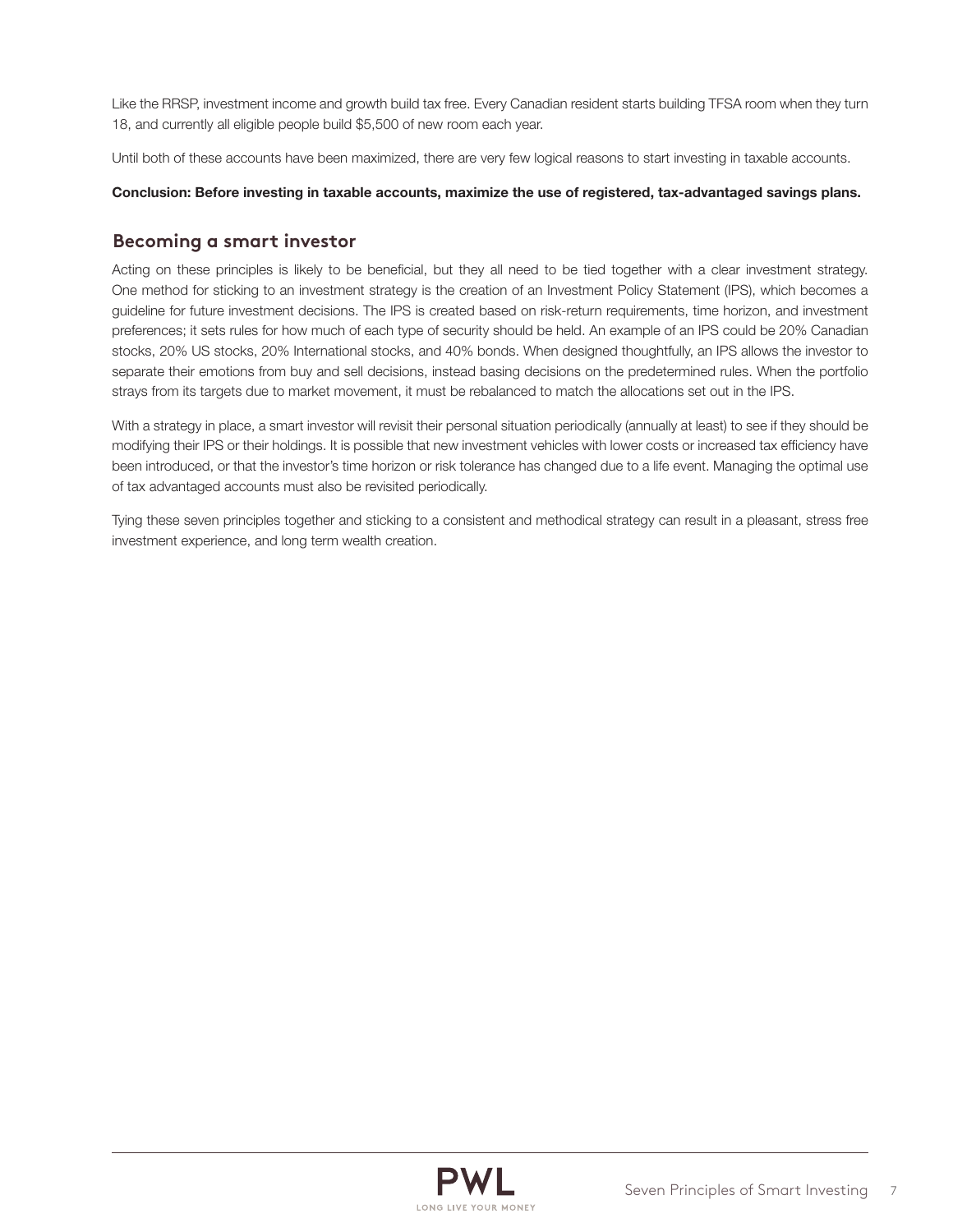| <b>NOTES</b> |  |  |  |
|--------------|--|--|--|
|              |  |  |  |
|              |  |  |  |
|              |  |  |  |
|              |  |  |  |
|              |  |  |  |
|              |  |  |  |
|              |  |  |  |
|              |  |  |  |
|              |  |  |  |
|              |  |  |  |
|              |  |  |  |
|              |  |  |  |
|              |  |  |  |
|              |  |  |  |
|              |  |  |  |
|              |  |  |  |
|              |  |  |  |
|              |  |  |  |
|              |  |  |  |
|              |  |  |  |
|              |  |  |  |
|              |  |  |  |
|              |  |  |  |
|              |  |  |  |

**Notes**

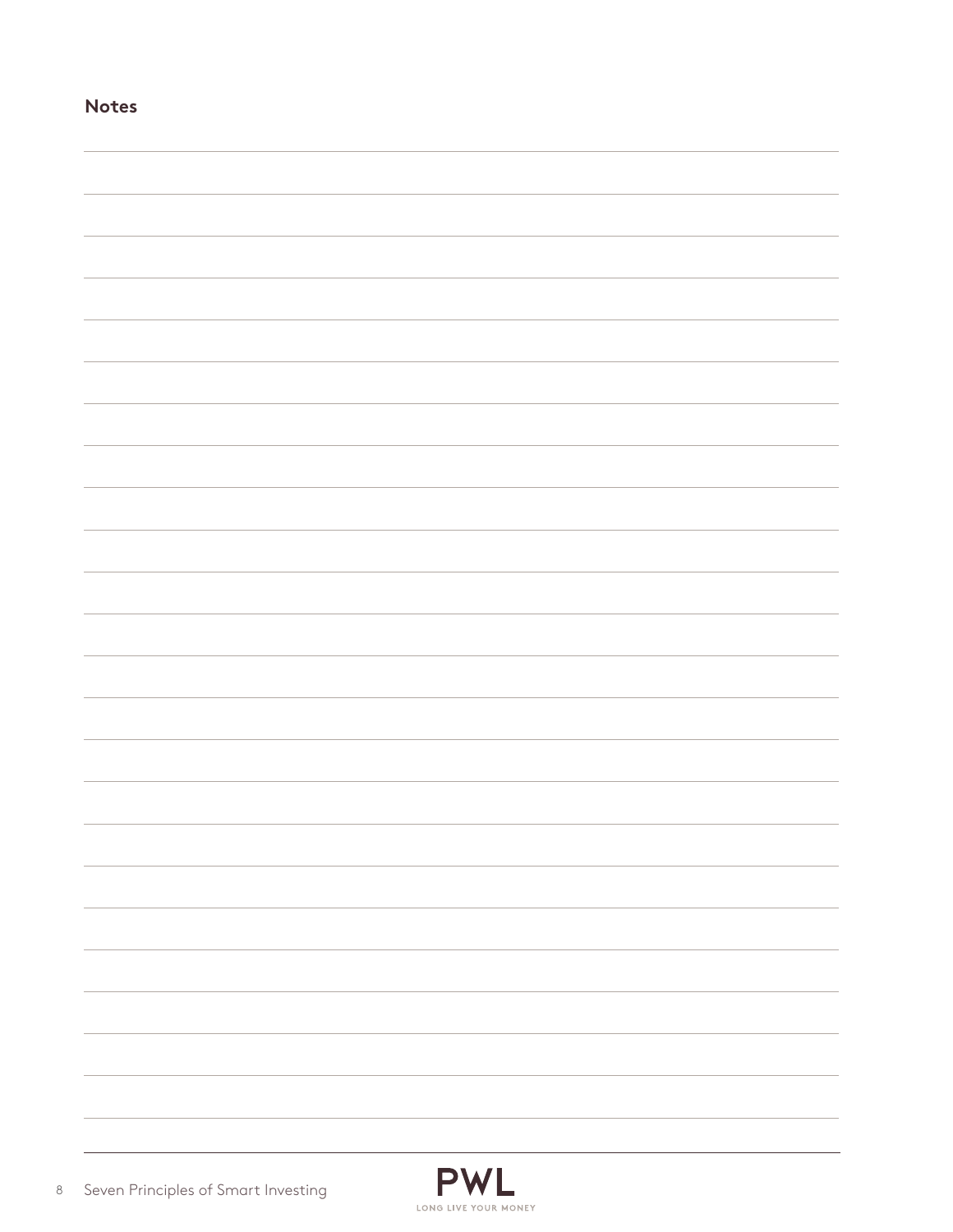

**Benjamin Felix,** MBA Investment Advisor **PWL CAPITAL INC.**

[bfelix@pwlcapital.com](mailto:bfelix@pwlcapital.com) [www.pwlcapital.com/passmore](http://www.pwlcapital.com/en/Advisor/Ottawa/Cameron-Passmore/Team)



**Vijay Jog,** MBA, Ph.D President **CORPORATE RENAISSANCE GROUP INC.** 

Chancellor Professor **CARLETON UNIVERSITY**

Portfolio Management and brokerage services are offered by PWL Capital Inc., which is regulated by *Investment Industry Regulatory Organization of Canada* (IIROC), and is a member of the *Canadian Investor Protection Fund* (CIPF).

Financial planning and insurance products are offered by PWL Advisors Inc., and is regulated in *Ontario by Financial Services Commission of Ontario* (FSCO) and in *Quebec by the Autorité des marchés financiers* (AMF). PWL Advisors Inc. is not a member of CIPF.

For more information, please visit [www.pwlcapital.com/Ottawa](http://www.pwlcapital.com/en/Advisor/Ottawa/Cameron-Passmore/Team)

Tel 1-613 237-5544 1-800 230-5544